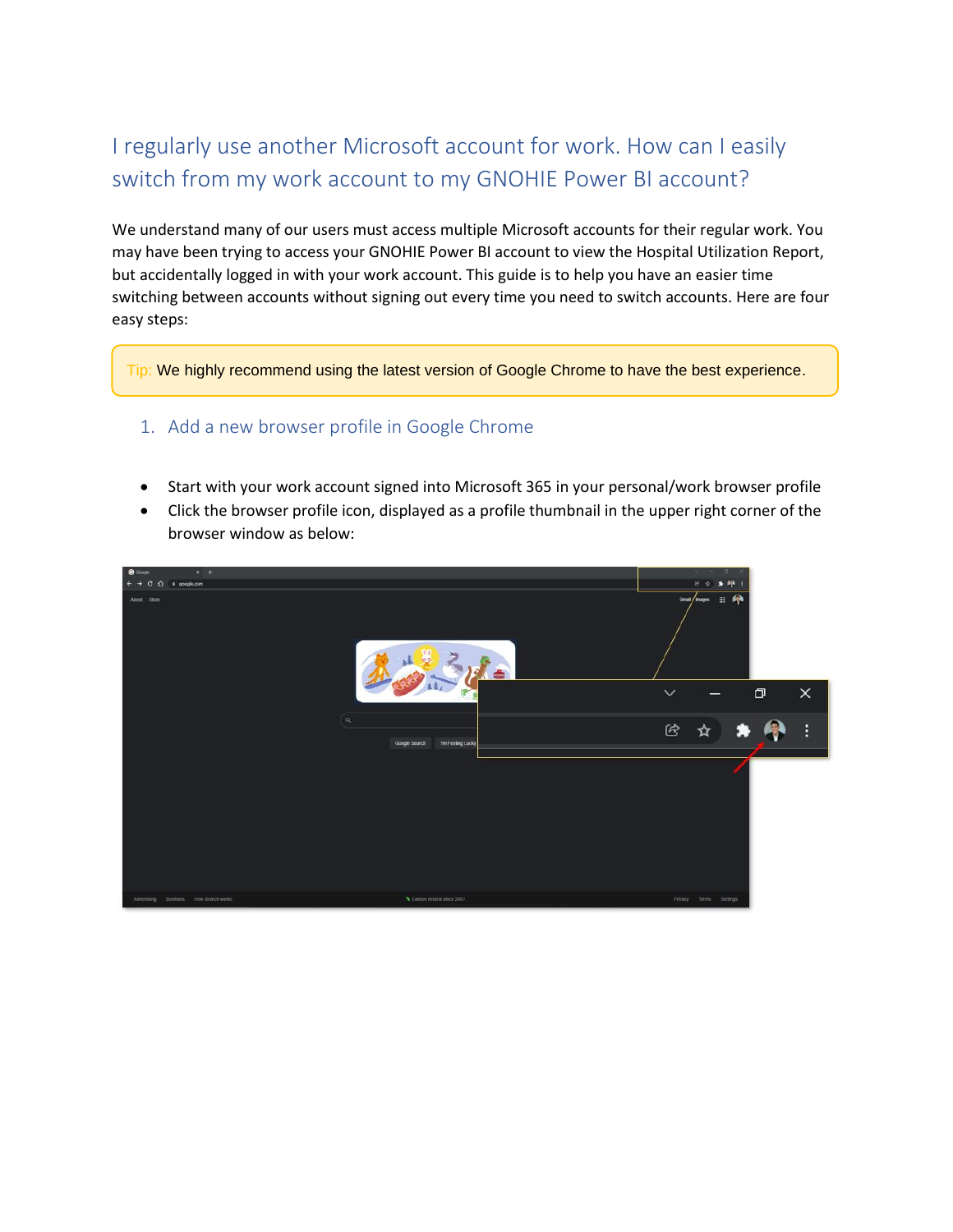

• At the bottom of the menu, find the settings gear-icon next to "Other Profiles"

• A new window pops up showing the existing profiles  $-$  add a new profile by clicking on the "+" icon

Note: Profiles allow you to access the internet in individual sessions. In other words, each profile keeps its own separate browsing history, saved passwords, bookmarks, and autofill data. Browser data cannot be shared between profiles.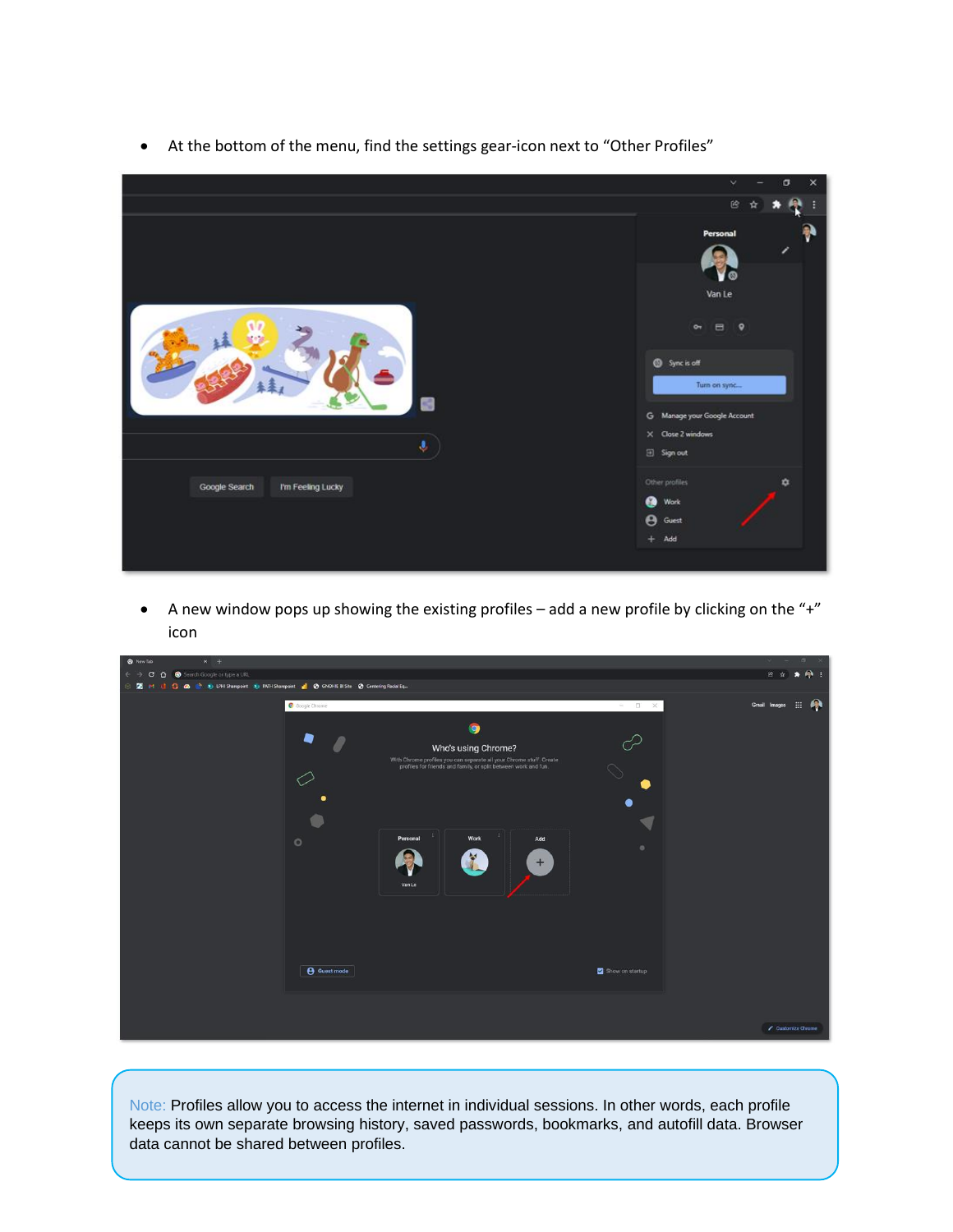## 2. Create the unique browser profile

• The next window will ask if you want to sign into a Google/Gmail account you want connected to this new profile – click "Continue without an account."

- Next, you can customize your new profile. Feel free to add a profile picture, profile name, and theme. We recommend naming this profile, "Power BI" or similar.
- You may check the box to "Create a desktop shortcut" if you wish to launch Chrome directly into the new account from your desktop.

| $x +$<br>Google                                 |                                                                                                                                                                                                                                                              | $\vee$<br>$\sigma$ $\times$ |
|-------------------------------------------------|--------------------------------------------------------------------------------------------------------------------------------------------------------------------------------------------------------------------------------------------------------------|-----------------------------|
| $\leftarrow$ $\rightarrow$<br>C O ii google.com |                                                                                                                                                                                                                                                              | $A +$<br>图 ☆<br>۰           |
| About Store                                     | Google Chrome<br>$- \quad \  \  \Box \qquad \times$<br>$\leftarrow$<br>Customize your Chrome profile<br>٠<br>≗<br>$\odot$<br>Power BI<br>Pick a theme color<br>$\bullet$<br>$\left( \mathscr{E}\right)$<br>$\bullet\bullet$<br>000000<br>000000<br><b>PO</b> | <b>B</b><br>Gmail Images    |
|                                                 | Create a desktop shortcut<br>Done                                                                                                                                                                                                                            |                             |
| Business How Search works<br>Advertising        | Carbon neutral since 2007                                                                                                                                                                                                                                    | Privacy Terms Settings      |

• Click "Done"